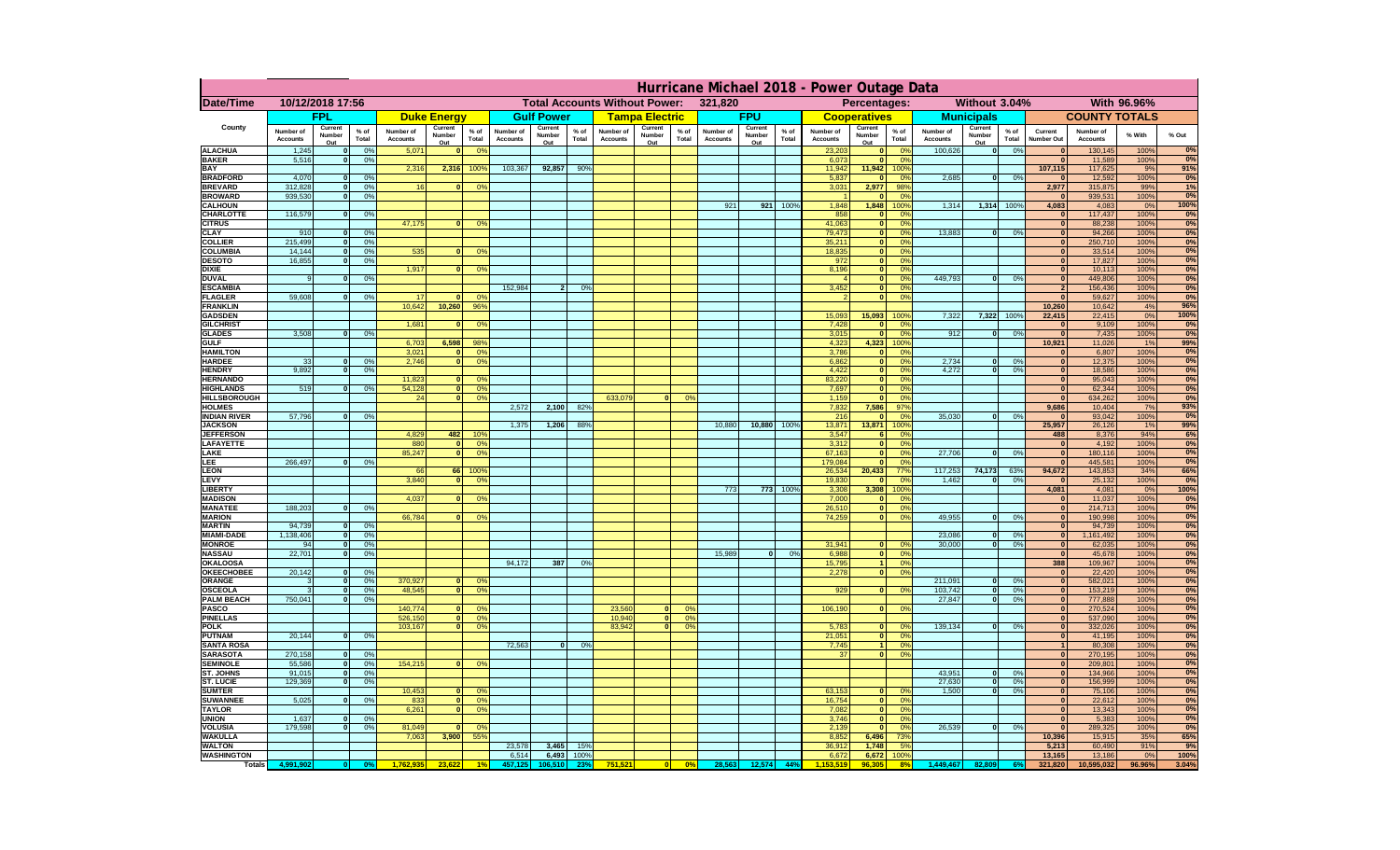| 10/12/2018 17:56                             |                   |                 |                  | Michael 2018             |                               |
|----------------------------------------------|-------------------|-----------------|------------------|--------------------------|-------------------------------|
| <b>Power Provider</b>                        | County            | <b>Accounts</b> | <b>Outages</b>   | <b>Outage Percentage</b> | <b>Estimated Restore Time</b> |
| <b>Gulf Power Company</b>                    | <b>BAY</b>        | 103,367         | 92,857           | 89.83% TBD               |                               |
| City of Tallahassee                          | <b>LEON</b>       | 117,253         | 74.173           | 63.26% TBD               |                               |
| Talquin Electric Cooperative, Inc.           | <b>LEON</b>       | 26,534          | 20,433           |                          | 77.01% > 5days                |
| Talquin Electric Cooperative, Inc.           | <b>GADSDEN</b>    | 15,093          | 15,093           |                          | 100.00% > 5days               |
| West Florida Electric Cooperative, Inc.      | <b>JACKSON</b>    | 13,824          | 13,824           | 100.00% > 5days          |                               |
| Gulf Coast Electric Cooperative, Inc.        | <b>BAY</b>        | 11,942          | 11,942           | 100.00% > 5days          |                               |
| Florida Public Utilities Corporation         | <b>JACKSON</b>    | 10,880          | 10,880           | 100.00% >72              |                               |
| Duke Energy                                  | <b>FRANKLIN</b>   | 10,642          | 10,260           | 96.41% TBD               |                               |
| West Florida Electric Cooperative, Inc.      | <b>HOLMES</b>     | 7,539           | 7,539            | $100.00\% > 5$ days      |                               |
| <b>Duke Energy</b>                           | <b>GULF</b>       | 6,703           | 6,598            | 98.43% TBD               |                               |
| Talquin Electric Cooperative, Inc.           | <b>WAKULLA</b>    | 8,852           | 6,496            |                          | 73.38% > 5 days               |
| <b>Gulf Power Company</b>                    | <b>WASHINGTON</b> | 6,514           | 6,493            | 99.68% TBD               |                               |
| City of Quincy                               | <b>GADSDEN</b>    | 4,768           | 4,768            | 100.00% TBD              |                               |
| Gulf Coast Electric Cooperative, Inc.        | <b>GULF</b>       | 4,323           | 4,323            | $100.00\% > 5$ days      |                               |
| <b>Duke Energy</b>                           | WAKULLA           | 7,063           | 3,900            | 55.22% TBD               |                               |
| <b>Gulf Power Company</b>                    | <b>WALTON</b>     | 23,578          | 3,465            | 14.70% TBD               |                               |
| Talquin Electric Cooperative, Inc.           | <b>LIBERTY</b>    | 3,308           | 3,308            | 100.00% > 5days          |                               |
| West Florida Electric Cooperative, Inc.      | <b>CALHOUN</b>    | 2,977           | 2,977            | $100.00\% > 5$ days      |                               |
| West Florida Electric Cooperative, Inc.      | <b>WASHINGTON</b> | 2,437           | 2,437            | $100.00\% > 5$ days      |                               |
| Gulf Coast Electric Cooperative, Inc.        | <b>WASHINGTON</b> | 2,437           | 2,437            | $100.00\% > 5$ days      |                               |
| Duke Energy                                  | BAY               | 2,316           | 2,316            | 100.00% TBD              |                               |
| <b>Gulf Power Company</b>                    | <b>HOLMES</b>     | 2,572           | 2,100            | 81.65% TBD               |                               |
| Gulf Coast Electric Cooperative, Inc.        | <b>CALHOUN</b>    | 1,848           | 1,848            | 100.00% >5 days          |                               |
| Choctawhatchee Electric Cooperative          | <b>WALTON</b>     | 36,812          | 1,648            | 4.48% 24                 |                               |
| City of Havana                               | <b>GADSDEN</b>    | 1,391           | 1,391            | 100.00% TBD              |                               |
| City of Blountstown                          | <b>CALHOUN</b>    | 1,314           | 1,314            | 100.00% TBD              |                               |
| <b>Gulf Power Company</b>                    | <b>JACKSON</b>    | 1,375           | 1,206            | 87.71% TBD               |                               |
| Chattahoochee Electric                       | <b>GADSDEN</b>    | 1,163           | 1,163            | 100.00% TBD              |                               |
| Florida Public Utilities Corporation         | <b>CALHOUN</b>    | 921             | 921              | 100.00% >72              |                               |
| Florida Public Utilities Corporation         | <b>LIBERTY</b>    | 773             | 773              | 100.00% >72              |                               |
| Duke Energy                                  | JEFFERSON         | 4,829           | 482              | 9.98% 48                 |                               |
| <b>Gulf Power Company</b>                    | <b>OKALOOSA</b>   | 94,172          | 387              | 0.41% TBD                |                               |
| Gulf Coast Electric Cooperative, Inc.        | <b>WALTON</b>     | 100             | 100              | 100.00% >5 days          |                               |
| <b>Duke Energy</b>                           | <b>LEON</b>       | 66              | 66               | 100.00% TBD              |                               |
| Choctawhatchee Electric Cooperative          | <b>HOLMES</b>     | 293             | 47               | 16.04% 24                |                               |
| Gulf Coast Electric Cooperative, Inc.        | JACKSON           | 47              | 47               | 100.00% > 5 days         |                               |
| <b>Tri-County Electric Cooperative</b>       | <b>JEFFERSON</b>  | 3,547           | $\boldsymbol{6}$ | 0.17% 24                 |                               |
| <b>Gulf Power Company</b>                    | <b>ESCAMBIA</b>   | 152,984         | $\overline{a}$   | 0.00% TBD                |                               |
| Choctawhatchee Electric Cooperative          | <b>OKALOOSA</b>   | 15,795          | $\mathbf{1}$     | $0.01\% < 24$            |                               |
| Choctawhatchee Electric Cooperative          | SANTA ROSA        | 201             | 1                | $0.50\% < 24$            |                               |
| Florida Power and Light Company              | MIAMI-DADE        | 1,138,406       | $\bf{0}$         | 0.00% TBD                |                               |
| Florida Power and Light Company              | <b>BROWARD</b>    | 939,530         | $\pmb{0}$        | 0.00% TBD                |                               |
| Florida Power and Light Company              | PALM BEACH        | 750,041         | $\pmb{0}$        | 0.00% TBD                |                               |
| <b>Tampa Electric Company</b>                | HILLSBOROUGH      | 633,079         | 0                |                          | 0.00% Restored                |
| <b>Duke Energy</b>                           | PINELLAS          | 526,150         | $\boldsymbol{0}$ | 0.00% TBD                |                               |
| Jacksonville (JEA)                           | <b>DUVAL</b>      | 430,918         | $\boldsymbol{0}$ | 0.00% TBD                |                               |
| Duke Energy                                  | <b>ORANGE</b>     | 370,927         | $\bf{0}$         | 0.00% TBD                |                               |
| Florida Power and Light Company              | <b>BREVARD</b>    | 312,828         | $\bf{0}$         | 0.00% TBD                |                               |
| Florida Power and Light Company              | SARASOTA          | 270,158         | 0                | 0.00% TBD                |                               |
| Florida Power and Light Company              | LEE               | 266,497         | 0                | 0.00% TBD                |                               |
| Florida Power and Light Company              | <b>COLLIER</b>    | 215,499         | $\boldsymbol{0}$ | 0.00% TBD                |                               |
| Orlando (Orlando Utilities Commission - OUC) | <b>ORANGE</b>     | 197,030         | $\boldsymbol{0}$ | 0.00% TBD                |                               |
| Florida Power and Light Company              | <b>MANATEE</b>    | 188,203         | $\bf{0}$         | 0.00% TBD                |                               |
| Florida Power and Light Company              | VOLUSIA           | 179,598         | $\mathbf 0$      | 0.00% TBD                |                               |
| Lee County Electric Cooperative              | LEE               | 179,084         | $\boldsymbol{0}$ | 0.00% TBD                |                               |
| Duke Energy                                  | <b>SEMINOLE</b>   | 154,215         | $\boldsymbol{0}$ | 0.00% TBD                |                               |
| Duke Energy                                  | <b>PASCO</b>      | 140,774         | $\bf{0}$         | 0.00% TBD                |                               |
| Florida Power and Light Company              | <b>ST. LUCIE</b>  | 129,369         | $\mathbf 0$      | 0.00% TBD                |                               |
| Lakeland (Lakeland Electric)                 | <b>POLK</b>       | 124,965         | 0                | 0.00% TBD                |                               |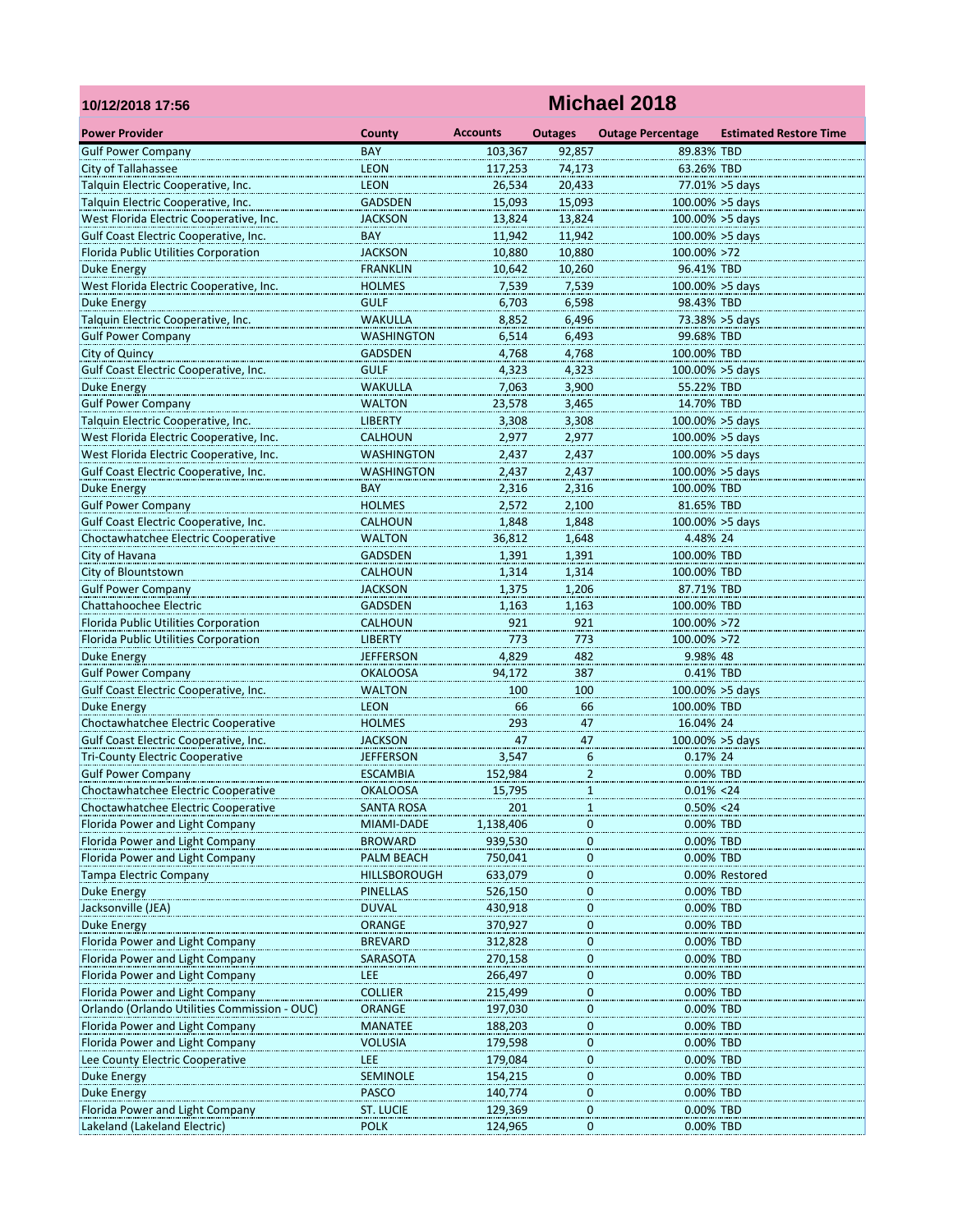| Florida Power and Light Company                                                                                            | <b>CHARLOTTE</b>    | 116,579 | 0                           | 0.00% TBD      |
|----------------------------------------------------------------------------------------------------------------------------|---------------------|---------|-----------------------------|----------------|
| Withlacoochee River Electric Cooperative, Inc.                                                                             | <b>PASCO</b>        | 106,154 | 0                           | 0.00% TBD      |
| <b>Duke Energy</b>                                                                                                         | <b>POLK</b>         | 103,167 | $\mathbf 0$                 | 0.00% TBD      |
| Florida Power and Light Company                                                                                            | <b>MARTIN</b>       | 94,739  | $\mathbf 0$                 | 0.00% TBD      |
| Gainesville (Gainesville Regional Utilities - GRU)                                                                         | <b>ALACHUA</b>      | 94,473  | $\pmb{0}$                   | 0.00% TBD      |
| Florida Power and Light Company                                                                                            | ST. JOHNS           | 91,015  | 0                           | 0.00% TBD      |
| Duke Energy                                                                                                                | LAKE                | 85,247  | 0                           | 0.00% TBD      |
| Tampa Electric Company                                                                                                     | <b>POLK</b>         | 83,942  | $\mathbf{0}$                | 0.00% Restored |
| Withlacoochee River Electric Cooperative, Inc.                                                                             | <b>HERNANDO</b>     | 83,034  | $\mathbf 0$                 | 0.00% TBD      |
| Duke Energy                                                                                                                | <b>VOLUSIA</b>      | 81,049  | $\pmb{0}$                   | 0.00% TBD      |
| <b>Clay Electric Cooperative</b>                                                                                           | <b>CLAY</b>         |         | 0                           | 0.00% TBD      |
|                                                                                                                            |                     | 79,473  |                             | 0.00% TBD      |
| <b>Gulf Power Company</b>                                                                                                  | <b>SANTA ROSA</b>   | 72,563  | 0                           |                |
| Kissimmee (Kissimmee Utility Authority - KUA)                                                                              | <b>OSCEOLA</b>      | 67,889  | 0                           | 0.00% TBD      |
| Duke Energy                                                                                                                | <b>MARION</b>       | 66,784  | $\mathbf 0$                 | 0.00% TBD      |
| Sumter Electric Cooperative, Inc.                                                                                          | LAKE                | 64,924  | $\mathbf 0$                 | 0.00% TBD      |
| Sumter Electric Cooperative, Inc.                                                                                          | <b>SUMTER</b>       | 62,229  | 0                           | 0.00% Restored |
| Florida Power and Light Company                                                                                            | <b>FLAGLER</b>      | 59,608  | 0                           | 0.00% TBD      |
| Sumter Electric Cooperative, Inc.                                                                                          | <b>MARION</b>       | 57,949  | $\mathbf 0$                 | 0.00% TBD      |
| Florida Power and Light Company                                                                                            | <b>INDIAN RIVER</b> | 57,796  | $\mathbf{0}$                | 0.00% TBD      |
| Florida Power and Light Company                                                                                            | <b>SEMINOLE</b>     | 55,586  | $\mathbf 0$                 | 0.00% TBD      |
| Duke Energy                                                                                                                | <b>HIGHLANDS</b>    | 54,128  | 0                           | 0.00% TBD      |
| Ocala (Ocala Electric Utility)                                                                                             | <b>MARION</b>       | 49,955  | $\overline{0}$              | 0.00% TBD      |
| <b>Duke Energy</b>                                                                                                         | <b>OSCEOLA</b>      | 48,545  | $\overline{\mathbf{0}}$     | 0.00% TBD      |
| Duke Energy                                                                                                                | <b>CITRUS</b>       | 47,175  | $\mathbf 0$                 | 0.00% TBD      |
| St. Cloud (Operated by OUC)                                                                                                | <b>OSCEOLA</b>      | 35,853  | $\mathbf 0$                 | 0.00% TBD      |
| Lee County Electric Cooperative                                                                                            | <b>COLLIER</b>      | 35,211  | 0                           | 0.00% TBD      |
| City of Vero Beach                                                                                                         | <b>INDIAN RIVER</b> | 35,030  | $\overline{0}$              | 0.00% TBD      |
| Florida Keys Electric Cooperative                                                                                          | <b>MONROE</b>       | 31,941  | $\mathbf 0$                 | 0.00% TBD      |
| <b>Keys Energy Services</b>                                                                                                | <b>MONROE</b>       | 30,000  | $\mathbf 0$                 | 0.00% TBD      |
| Lake Worth Utilities                                                                                                       | PALM BEACH          | 27,847  | $\mathbf 0$                 | 0.00% TBD      |
|                                                                                                                            |                     |         |                             |                |
| Fort Pierce Utilities Authority                                                                                            | ST. LUCIE           | 27,630  | 0                           | 0.00% TBD      |
| Jacksonville (JEA)                                                                                                         | ST. JOHNS           | 27,580  | $\overline{\mathbf{0}}$     | 0.00% TBD      |
| New Smyrna Beach (Utilities Commission - UCNSB)                                                                            | <b>VOLUSIA</b>      | 26,539  | $\overline{0}$              | 0.00% TBD      |
| Peace River Electric Cooperative, Inc.                                                                                     | <b>MANATEE</b>      | 26,510  | $\mathbf 0$                 | 0.00% TBD      |
| Withlacoochee River Electric Cooperative, Inc.                                                                             | <b>CITRUS</b>       | 25,648  | $\mathbf 0$                 | 0.00% TBD      |
| <b>Tampa Electric Company</b>                                                                                              | <b>PASCO</b>        | 23,560  | 0                           | 0.00% Restored |
| Homestead                                                                                                                  | <b>MIAMI-DADE</b>   | 23,086  | $\overline{0}$              | 0.00% TBD      |
| Florida Power and Light Company                                                                                            | <b>NASSAU</b>       | 22,701  | $\overline{\mathbf{0}}$     | 0.00% TBD      |
| <b>Clay Electric Cooperative</b>                                                                                           | <b>ALACHUA</b>      | 22,328  | $\mathbf{0}$                | 0.00% TBD      |
| City of Leesburg                                                                                                           | LAKE                | 22,000  | $\mathbf{0}$                | 0.00% TBD      |
| Clay Electric Cooperative                                                                                                  | <b>PUTNAM</b>       | 21,051  | 0                           | 0.00% TBD      |
| Florida Power and Light Company                                                                                            | PUTNAM              | 20,144  | o                           | 0.00% TBD      |
| Florida Power and Light Company                                                                                            | <b>OKEECHOBEE</b>   | 20,142  | $\overline{0}$              | 0.00% TBD      |
| Jacksonville Beach (Beaches Energy Services)                                                                               | <b>DUVAL</b>        | 18,875  | 0                           | 0.00% TBD      |
| Central Florida Electric Cooperative                                                                                       | LEVY                | 17,513  | 0                           | 0.00% Restored |
| Clay Electric Cooperative                                                                                                  | <b>COLUMBIA</b>     | 16,922  | 0                           | 0.00% TBD      |
| Florida Power and Light Company                                                                                            | <b>DESOTO</b>       | 16,855  |                             | 0.00% TBD      |
| Suwannee Valley Electric Cooperative, Inc.                                                                                 | SUWANNEE            | 16,749  | $\overline{0}$              | 0.00% Restored |
| Jacksonville Beach (Beaches Energy Services)                                                                               | ST. JOHNS           | 16,371  | $\overline{0}$<br>$\pmb{0}$ | 0.00% TBD      |
| Clay Electric Cooperative                                                                                                  | <b>MARION</b>       | 16,301  | 0                           | 0.00% TBD      |
|                                                                                                                            |                     |         |                             |                |
| Florida Public Utilities Corporation                                                                                       | <b>NASSAU</b>       | 15,989  | 0                           | 0.00% Restored |
| Sumter Electric Cooperative, Inc.                                                                                          | <b>CITRUS</b>       | 15,415  | $\overline{0}$              | 0.00% TBD      |
| Florida Power and Light Company                                                                                            | <b>COLUMBIA</b>     | 14,144  | $\overline{0}$              | 0.00% TBD      |
| City of Winter Park                                                                                                        | <b>ORANGE</b>       | 13,941  | $\pmb{0}$                   | 0.00% TBD      |
| Duke Energy                                                                                                                | <b>HERNANDO</b>     | 11,823  | 0                           | 0.00% TBD      |
|                                                                                                                            |                     |         |                             | 0.00% TBD      |
|                                                                                                                            | <b>POLK</b>         | 11,790  | $\overline{0}$              |                |
|                                                                                                                            | PINELLAS            | 10,940  | $\overline{0}$              | 0.00% Restored |
|                                                                                                                            | <b>SUMTER</b>       | 10,453  | 0                           | 0.00% TBD      |
|                                                                                                                            | <b>CLAY</b>         | 9,994   | $\pmb{0}$                   | 0.00% TBD      |
|                                                                                                                            | <b>HENDRY</b>       | 9,892   | 0                           | 0.00% TBD      |
| City of Bartow<br><b>Tampa Electric Company</b><br>Florida Power and Light Company<br>Central Florida Electric Cooperative | <b>DIXIE</b>        | 7,595   | 0                           | 0.00% TBD      |
| <b>Duke Energy</b><br>Jacksonville (JEA)<br>Escambia River Electric Cooperative, Inc.                                      | SANTA ROSA          | 7,544   | $\overline{0}$              | 0.00% TBD      |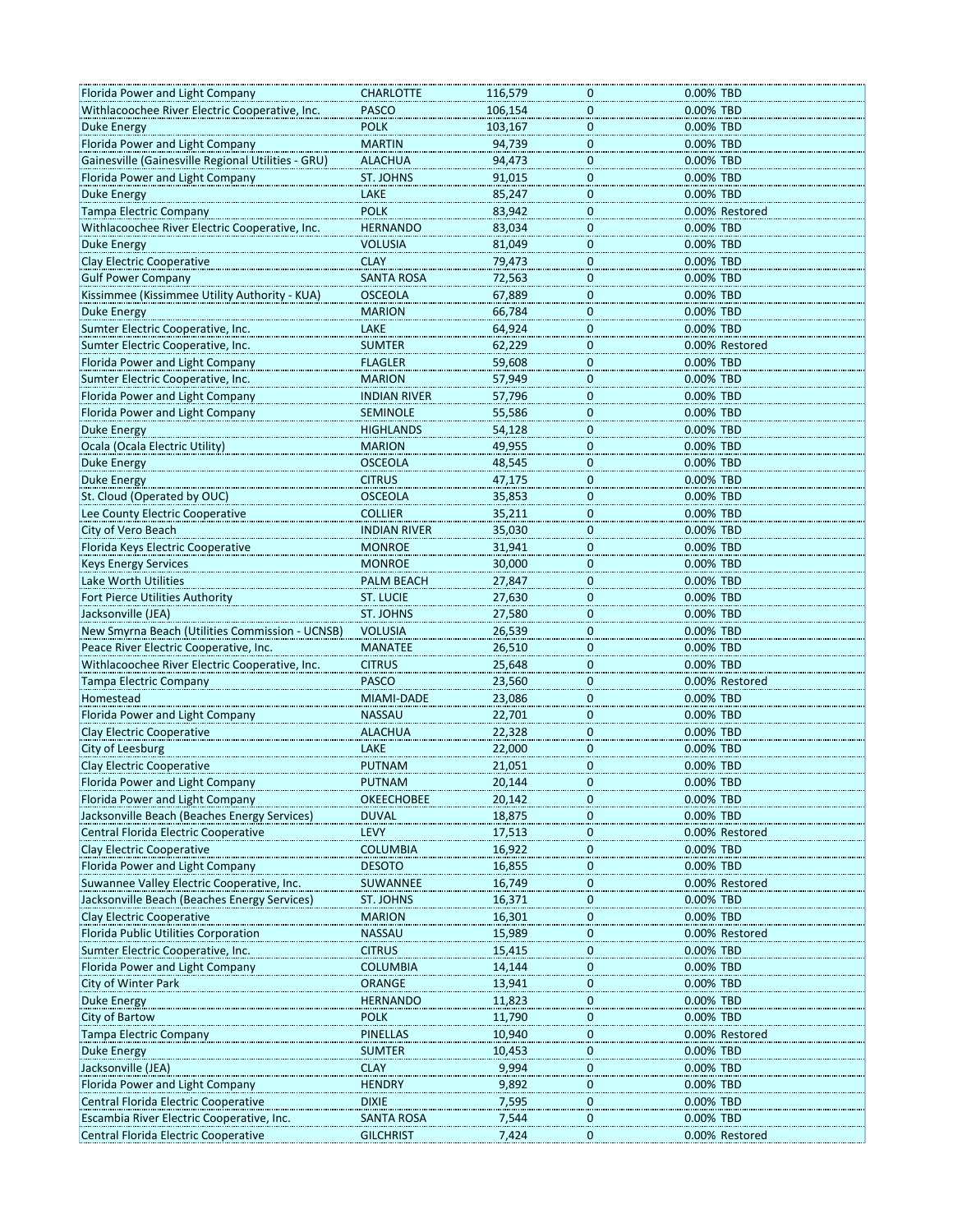| Glades Electric Cooperative, Inc.                                            | HIGHLANDS           | 7,321          | 0                              | 0.00% TBD      |
|------------------------------------------------------------------------------|---------------------|----------------|--------------------------------|----------------|
| <b>Tri-County Electric Cooperative</b>                                       | <b>TAYLOR</b>       | 7,082          | $\bf{0}$                       | 0.00% Restored |
| <b>Tri-County Electric Cooperative</b>                                       | <b>MADISON</b>      | 7,000          | $\mathbf{0}$                   | 0.00% Restored |
| Okefenoke Rural Electric Membership Corporation                              | <b>NASSAU</b>       | 6,988          | $\mathbf{0}$                   | 0.00% TBD      |
| Peace River Electric Cooperative, Inc.                                       | <b>HARDEE</b>       | 6,862          | $\overline{0}$                 | 0.00% TBD      |
| Duke Energy                                                                  | <b>TAYLOR</b>       | 6,261          | 0                              | 0.00% TBD      |
| Clay Electric Cooperative                                                    | <b>BRADFORD</b>     | 5,837          | $\overline{0}$                 | 0.00% TBD      |
| City of Mount Dora                                                           | LAKE                | 5,706          | $\mathbf{0}$                   | 0.00% TBD      |
| Florida Power and Light Company                                              | <b>BAKER</b>        | 5,516          | $\mathbf 0$                    | 0.00% TBD      |
| Peace River Electric Cooperative, Inc.                                       | <b>POLK</b>         | 5,253          | $\overline{0}$                 | 0.00% TBD      |
| Duke Energy                                                                  | ALACHUA             | 5,071          | $\mathbf 0$                    | 0.00% TBD      |
| Florida Power and Light Company                                              | SUWANNEE            | 5,025          | $\overline{0}$                 | 0.00% TBD      |
| City of Alachua                                                              | <b>ALACHUA</b>      | 4,426          | $\mathbf 0$                    | 0.00% TBD      |
| City of Clewiston                                                            | <b>HENDRY</b>       | 4,272          | $\mathbf 0$                    | 0.00% TBD      |
| Florida Power and Light Company                                              | <b>BRADFORD</b>     | 4,070          | $\overline{0}$                 | 0.00% TBD      |
| <b>Duke Energy</b>                                                           | <b>MADISON</b>      | 4,037          | $\bf{0}$                       | 0.00% TBD      |
| <b>Green Cove Springs Electric</b>                                           | <b>CLAY</b>         | 3,889          | $\overline{0}$                 | 0.00% TBD      |
| Duke Energy                                                                  | LEVY                | 3,840          | $\mathbf 0$                    | 0.00% TBD      |
| Suwannee Valley Electric Cooperative, Inc.                                   | <b>HAMILTON</b>     | 3,786          | $\mathbf 0$                    | 0.00% Restored |
| Clay Electric Cooperative                                                    | <b>UNION</b>        | 3,746          | $\overline{0}$                 | 0.00% TBD      |
| Okefenoke Rural Electric Membership Corporation                              | BAKER               | 3,597          | $\bf{0}$                       | 0.00% TBD      |
| Glades Electric Cooperative, Inc.                                            | <b>HENDRY</b>       | 3,530          |                                | 0.00% TBD      |
|                                                                              | <b>GLADES</b>       |                | $\bf{0}$                       | 0.00% TBD      |
| Florida Power and Light Company<br>Escambia River Electric Cooperative, Inc. | <b>ESCAMBIA</b>     | 3,508<br>3,452 | $\overline{0}$<br>$\mathbf{0}$ | 0.00% TBD      |
|                                                                              |                     |                |                                |                |
| Suwannee Valley Electric Cooperative, Inc.                                   | LAFAYETTE           | 3,252          | $\pmb{0}$                      | 0.00% Restored |
| <b>Duke Energy</b>                                                           | <b>HAMILTON</b>     | 3,021          | $\bf{0}$                       | 0.00% TBD      |
| Glades Electric Cooperative, Inc.                                            | <b>GLADES</b>       | 3,015          | $\boldsymbol{0}$               | 0.00% TBD      |
| <b>Duke Energy</b>                                                           | <b>HARDEE</b>       | 2,746          | $\mathbf 0$                    | 0.00% TBD      |
| City of Wauchula                                                             | <b>HARDEE</b>       | 2,734          | $\mathbf{0}$                   | 0.00% TBD      |
| City of Starke                                                               | <b>BRADFORD</b>     | 2,685          | $\bf{0}$                       | 0.00% TBD      |
| Clay Electric Cooperative                                                    | <b>BAKER</b>        | 2,476          | $\bf{0}$                       | 0.00% TBD      |
| City of Fort Meade                                                           | <b>POLK</b>         | 2,379          | $\overline{0}$                 | 0.00% TBD      |
| Glades Electric Cooperative, Inc.                                            | <b>OKEECHOBEE</b>   | 2,278          | $\overline{0}$                 | 0.00% TBD      |
| <b>Clay Electric Cooperative</b>                                             | <b>LAKE</b>         | 2,239          | $\mathbf{0}$                   | 0.00% TBD      |
| <b>Clay Electric Cooperative</b>                                             | <b>VOLUSIA</b>      | 2,139          | $\overline{0}$                 | 0.00% TBD      |
| <b>Duke Energy</b>                                                           | <b>DIXIE</b>        | 1,917          | $\bf{0}$                       | 0.00% TBD      |
| Suwannee Valley Electric Cooperative, Inc.                                   | <b>COLUMBIA</b>     | 1,913          | $\overline{0}$                 | 0.00% Restored |
| City of Newberry                                                             | <b>ALACHUA</b>      | 1,727          | $\overline{0}$                 | 0.00% TBD      |
| <b>Duke Energy</b>                                                           | <b>GILCHRIST</b>    | 1,681          | $\mathbf 0$                    | 0.00% TBD      |
| Florida Power and Light Company                                              | <b>UNION</b>        | 1,637          | $\bf{0}$                       | 0.00% TBD      |
| Sumter Electric Cooperative, Inc.                                            | LEVY                | 1,605          | 0                              | 0.00% TBD      |
| City of Bushnell                                                             | SUMTER              | 1,500          | U                              | 0.00% IBD      |
| City of Williston                                                            | LEVY                | 1,462          | $\overline{0}$                 | 0.00% TBD      |
| Florida Power and Light Company                                              | <b>ALACHUA</b>      | 1,245          | $\overline{0}$                 | 0.00% TBD      |
| Peace River Electric Cooperative, Inc.                                       | <b>HILLSBOROUGH</b> | 1,159          | $\bf{0}$                       | 0.00% TBD      |
| Peace River Electric Cooperative, Inc.                                       | <b>DESOTO</b>       | 972            | 0                              | 0.00% TBD      |
| Peace River Electric Cooperative, Inc.                                       | <b>OSCEOLA</b>      | 929            | $\bf{0}$                       | 0.00% TBD      |
| Withlacoochee River Electric Cooperative, Inc.                               | <b>SUMTER</b>       | 924            | $\overline{0}$                 | 0.00% TBD      |
| City of Moore Haven                                                          | <b>GLADES</b>       | 912            | $\bf{0}$                       | 0.00% TBD      |
| Florida Power and Light Company                                              | <b>CLAY</b>         | 910            | $\boldsymbol{0}$               | 0.00% TBD      |
| Lee County Electric Cooperative                                              | <b>HENDRY</b>       | 892            | $\mathbf 0$                    | 0.00% TBD      |
| Duke Energy                                                                  | LAFAYETTE           | 880            | $\boldsymbol{0}$               | 0.00% TBD      |
| Central Florida Electric Cooperative                                         | <b>ALACHUA</b>      | 875            | $\overline{0}$                 | 0.00% TBD      |
| Lee County Electric Cooperative                                              | <b>CHARLOTTE</b>    | 858            | $\overline{0}$                 | 0.00% TBD      |
| Duke Energy                                                                  | SUWANNEE            | 833            | $\boldsymbol{0}$               | 0.00% TBD      |
| Clay Electric Cooperative                                                    | LEVY                | 712            | $\boldsymbol{0}$               | 0.00% TBD      |
| <b>Tri-County Electric Cooperative</b>                                       | <b>DIXIE</b>        | 601            | $\mathbf 0$                    | 0.00% TBD      |
| <b>Duke Energy</b>                                                           | <b>COLUMBIA</b>     | 535            | $\bf{0}$                       | 0.00% TBD      |
| Withlacoochee River Electric Cooperative, Inc.                               | <b>POLK</b>         | 530            | $\bf{0}$                       | 0.00% TBD      |
| Florida Power and Light Company                                              | <b>HIGHLANDS</b>    | 519            | $\bf{0}$                       | 0.00% TBD      |
| Peace River Electric Cooperative, Inc.                                       | <b>HIGHLANDS</b>    | 376            | $\mathbf 0$                    | 0.00% TBD      |
| Peace River Electric Cooperative, Inc.                                       | <b>INDIAN RIVER</b> | 216            | $\overline{0}$                 | 0.00% TBD      |
| Sumter Electric Cooperative, Inc.                                            | <b>HERNANDO</b>     | 186            | $\mathbf 0$                    | 0.00% TBD      |